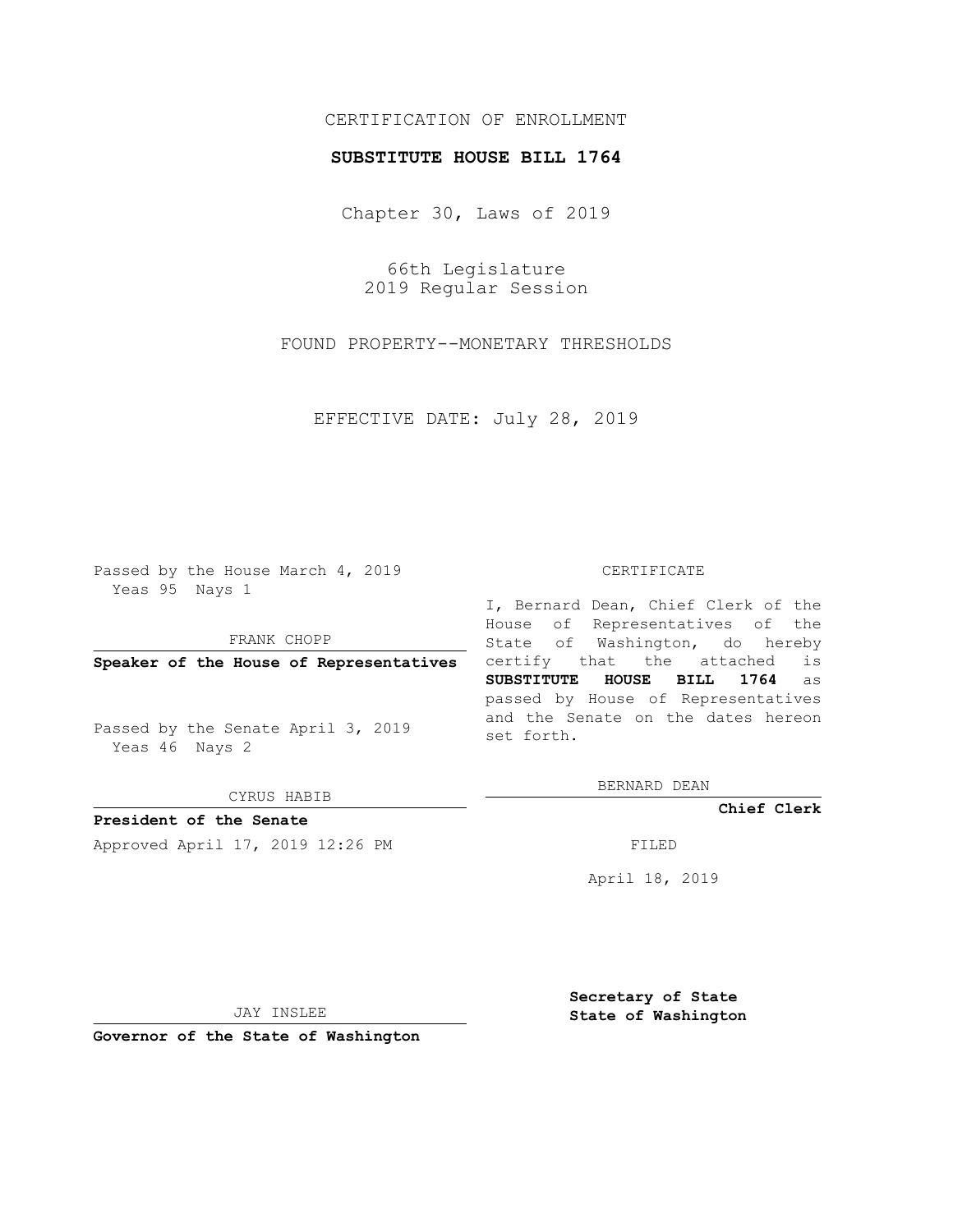## **SUBSTITUTE HOUSE BILL 1764**

Passed Legislature - 2019 Regular Session

## **State of Washington 66th Legislature 2019 Regular Session**

**By** House Local Government (originally sponsored by Representatives Chambers, Goodman, Mosbrucker, Corry, Gildon, Klippert, DeBolt, Fey, Van Werven, MacEwen, Riccelli, McCaslin, and Young)

READ FIRST TIME 02/22/19.

1 AN ACT Relating to adjusting monetary thresholds for found 2 property; and amending RCW 63.21.050.

3 BE IT ENACTED BY THE LEGISLATURE OF THE STATE OF WASHINGTON:

4 **Sec. 1.** RCW 63.21.050 and 1979 ex.s. c 85 s 5 are each amended 5 to read as follows:

6 (1) The chief law enforcement officer or his or her designated 7 representative to whom a finder surrenders property, ((shall)) must:

8  $((+1))$  (a) Advise the finder if the found property is illegal 9 for him or her to possess;

10  $((+2+))$  (b) Advise the finder if the found property is to be held 11 as evidence in judicial or other official proceedings;

12  $((\langle 3 \rangle))$  (c) Advise the finder in writing of the procedures to be 13 followed in claiming the found property;

14 (((4))) (d) If the property is valued at ((twenty-five)) one 15 hundred dollars or less adjusted for inflation under subsection (2) 16 of this section, allow the finder to retain the property if it is 17 determined there is no reason for the officer to retain the property;

18 (((+5)) (e) If the property exceeds ((twenty-five)) one hundred 19 dollars adjusted for inflation under subsection (2) of this section 20 in value and has been requested to be surrendered to the law 21 enforcement agency, retain the property for sixty days before it can